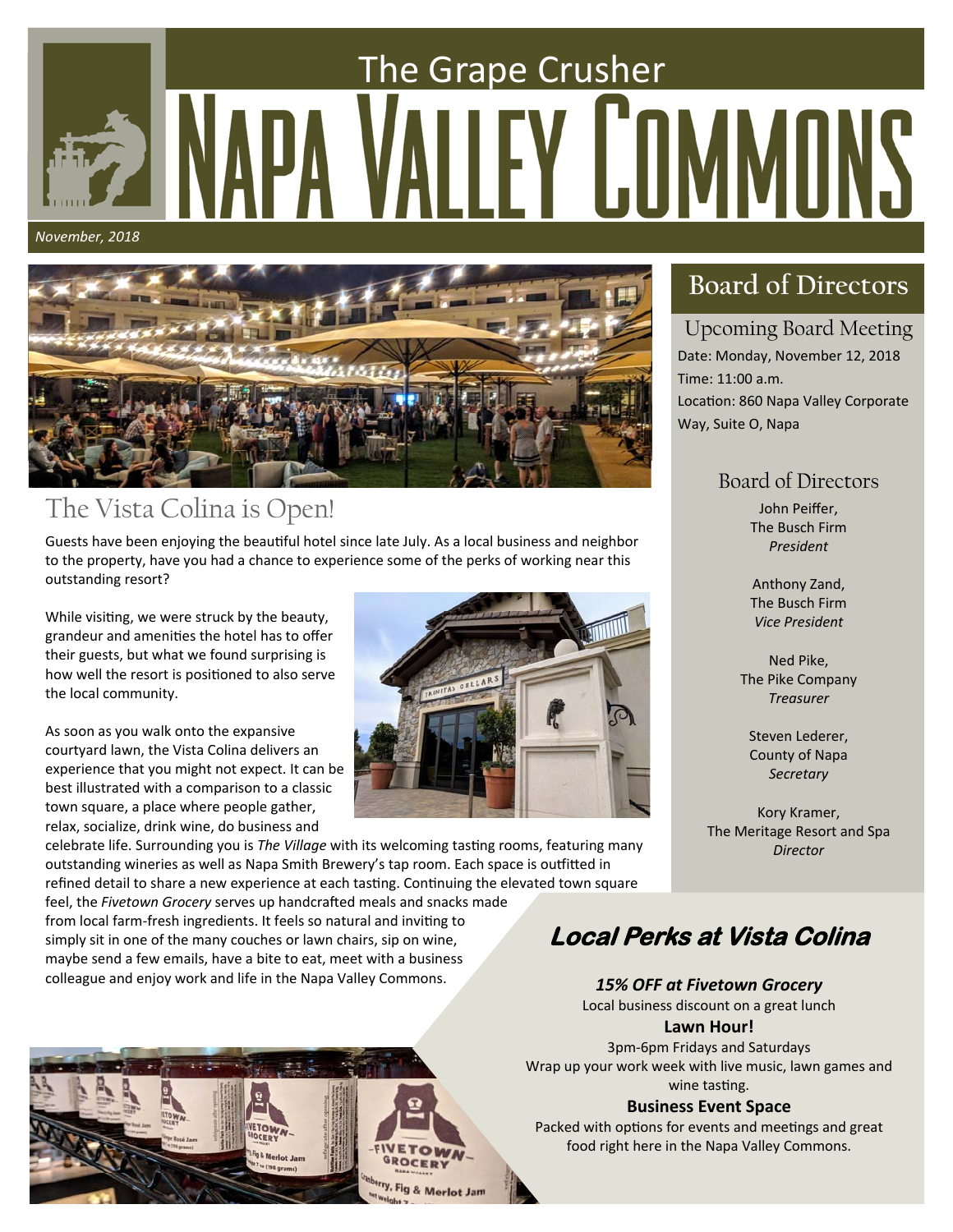# **Napa Valley Chamber of Commerce Update**

Thank you to the property and business owners who made it out to the sellout Business After Hours event on August 8th that the Association co-sponsored with Jam Cellars and Blue Note. We would also like to thank Buywine.com, Trinitas Cellars, and Vista Colina for their generous donations to the attendee raffle. In the past year, we'e attended a number of these Chamber events and this raffle was by



*Jay Spangenberg and Chris Waage from Advanced Property Management on stage at the Blue Note Ballroom presenƟng guest prizes donated by Napa Valley Common Businesses* 

far the most generous outpouring of wine and hospitality that the Chamber members have seen.

If you weren't able to make it out to the event, don't worry, the event is coming to the Napa Valley Commons; the May 16, 2019 Business After Hours will be hosted at Vista Colina—one more reason to head over there and check it out. This is a great opportunity to network with local business leaders and your business neighbors throughout the Napa Valley Commons.

### **SAVE THE DATE Business After Hours at Vista Colina**

# **May 16, 2019**

If you're a Chamber Member, sign up at https://business.napachamber.com/events If you're not currently a chamber member, contact management to sign up through the Association's membership (chris@advancedmgmt.com)

# Business Spotlight



The Napa Valley Commons welcomed a new tenant business this summer as 707 Embroidery Zone moved into 870 Napa Valley Corporate Way, Suite N. The move allowed for the needed space to increase production and accommodate ongoing growth in the business.

Carlos Salazar and Berta Delgado, husband and wife owners of 707 Embroidery Zone since 2007, invited us to tour the new location including their embroidery and screen printing facilities. What an impression Carlos and Berta made! Within the week the Association was able to support their business and they were able to support the Association by providing a cost saving to an ongoing signage project under development. It was a great example of the money and time savings that shopping local can bring.

This one-stop shop for promotional/ marketing needs provides an abundance of quality products backed by outstanding ser‐ vice. Take advantage of yet another local treasure in the Napa Valley Commons. Drop in and check out all the great promotional products available and help support this hard ‐working local family business.

### **www.EMBZONE.com**



**866‐946‐0800 www.napavalleycommons.com www.advancedmgmt.com.com** 

General Inquiries: dawn@advancedmgmt.com (866) 946‐0800 x89

**Accounting** Accounting@advancedmgmt.com (866) 946‐0800 x83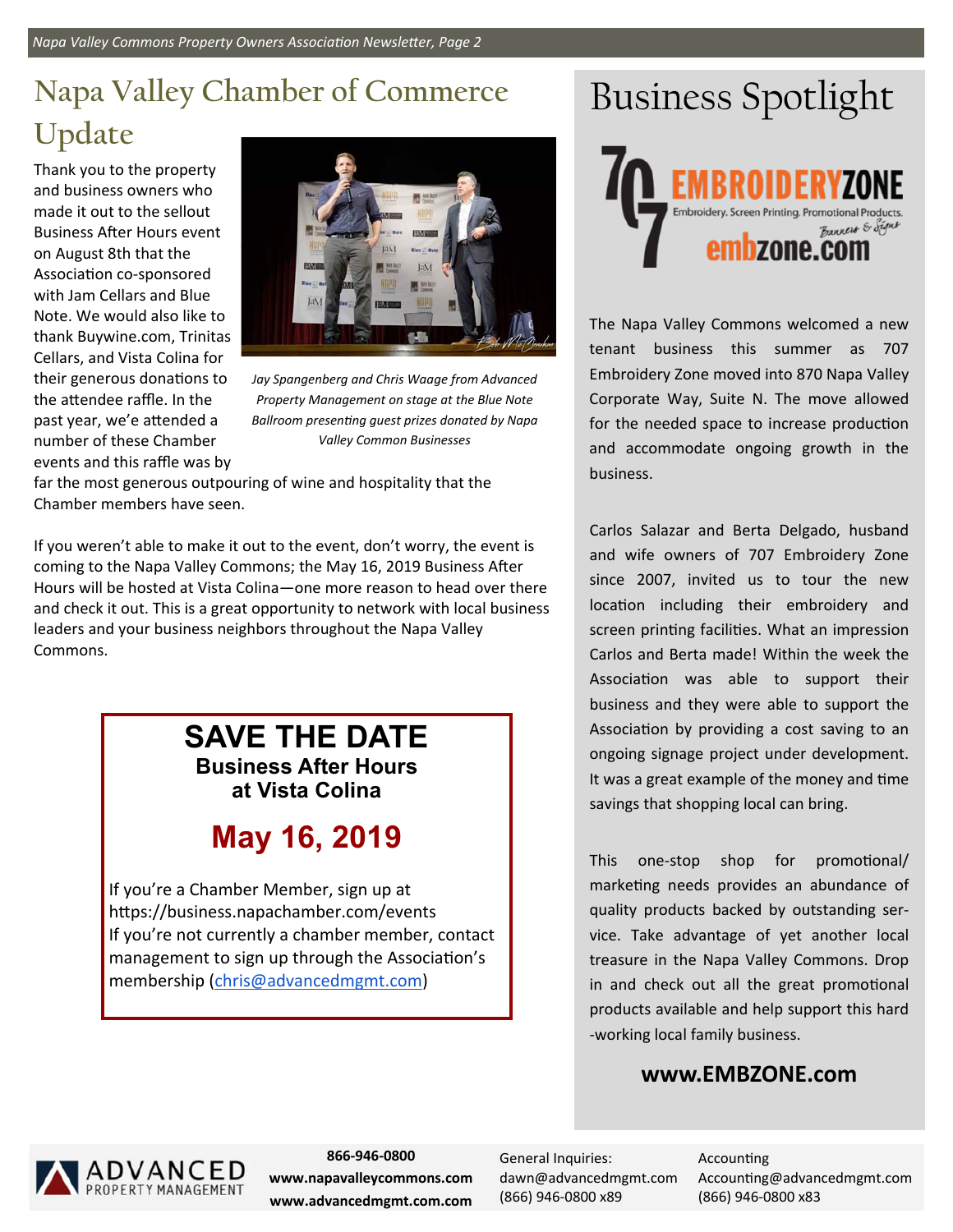*Napa Valley Commons Property Owners Association Newsletter, Page 3* 

# **New Development is Approved for Napa Valley Commons**

The final undeveloped lots of the Napa Valley Commons are about to become a new joint branded hotel, winery and crush facility, and office building. The Napa City Council granted permits for the new development in mid‐July. When completed, the hotel will feature both the AC Hotel and Residence Inn brands, providing 250 additional hotel rooms in South Napa.



### **Five Crosswalks Approved For Installation**

Pedestrian and safety improvements continue to move forward with the City of Napa's approval of five crosswalks that will be installed in Napa Valley Commons. The Association is currently soliciting bids for the work which is slated to start in 2019.



### **UPCOMING EVENTS**



**707 Embroidery Ribbon Cutting** TBA

**Events at Vista Colina Sunday Football**  Every Sunday at Napa Smith Taproom

**Tree Lighting Ceremony** November 30, 2018 *Featuring a 40‐foot tree* 

### **Caroling**  December 8, 15, & 22  $5:00 - 7:30 \text{ PM}$

**The Future of Cooking Dinner**  January 12

**Chamber of Commerce Event, Business After Hours** May 16 5:30—7:30 PM

**Check out Vista Colina events at: hƩps://villagenapavalley.com/events/** 



**1‐866‐946‐0800 www.napavalleycommons.com www.advancedmgmt.com.com** 

General Inquiries: dawn@advancedmgmt.com (866) 946‐0800 x89

**Accounting** Accounting@advancedmgmt.com (866) 946‐0800 x83